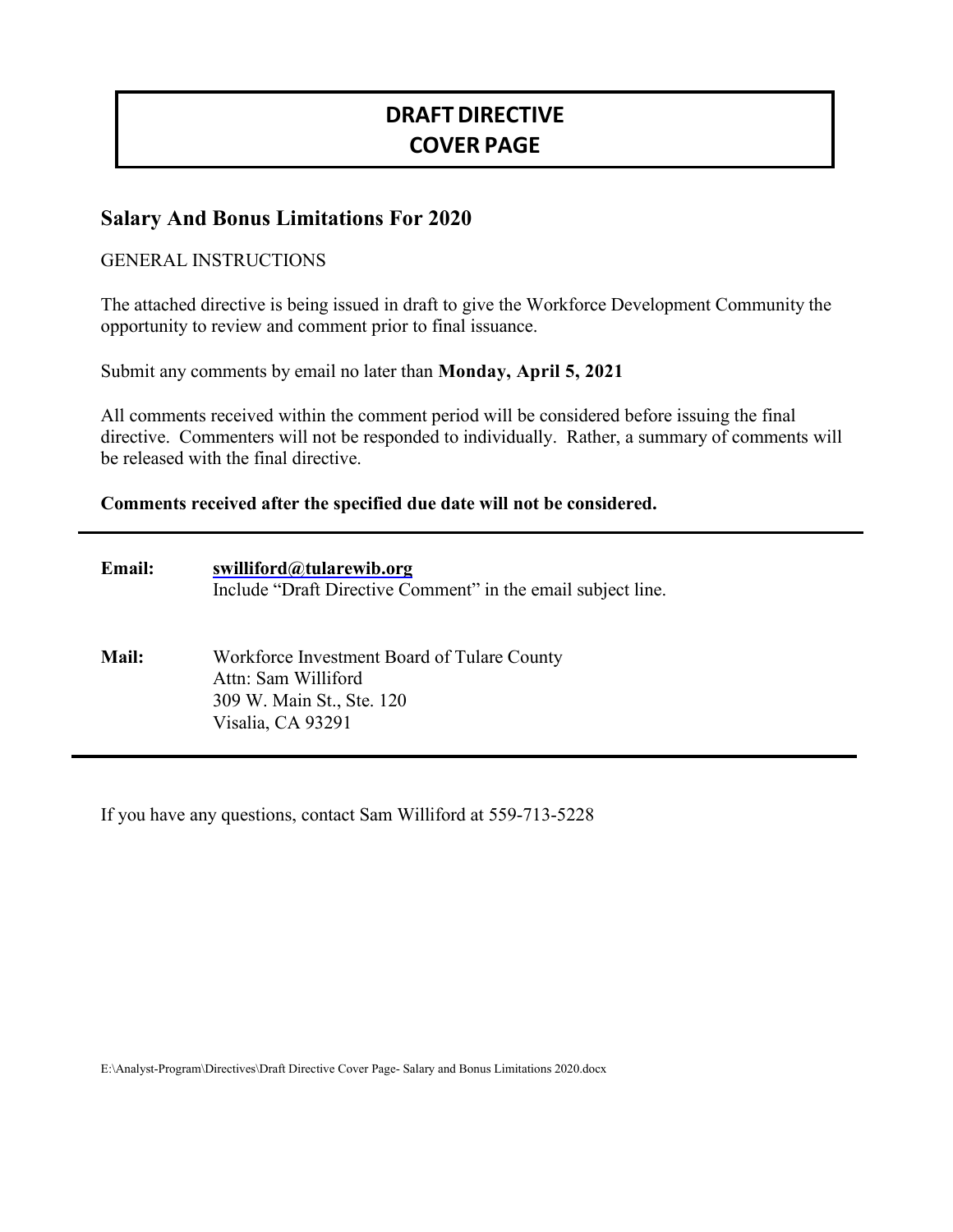#### **WORKFORCE INVESTMENT BOARD OF TULARE COUNTY March 5, 2021**

# **WORKFORCE INNOVATION AND OPPORTUNITY ACT TITLE I**

**SUBJECT: Salary and Bonus Limitations for 2020**

**DATE:**

## WIB DIRECTIVE TUL 21-01

**TO:** WIB Subrecipients WIB Staff

### **SUBJECT: SALARY AND BONUS LIMITATIONS FOR 2020**

### **EXECUTIVE SUMMARY**

 $\Box$ 

This policy provides guidance and establishes the procedures regarding the 2020 salary and bonus limitations for individuals paid by funds appropriated to the Department of Labor (DOL) Employment and Training Administration (ETA). This policy applies to all subrecipients expending Workforce Innovation and Opportunity Act (WIOA) program funds. The 2020 salary rates for executive level employees became effective January 1, 2020.

This policy contains no local or state-imposed requirements.

This policy supersedes WIB *Salary and Bonus Limitations for 2018* (TUL 18-06), dated October 8, 2018. Retain this Directive until further notice.

# **REFERENCES:**

- *Emergency Supplemental Appropriations Act for Defense, the Global War on Terror, and Hurricane Recovery, 2006* (Public Law 109-234), Title VII, Section 7013
- Title 2 Code of Federal Regulations (CFR) part 200: Uniform Administrative Requirements, Cost Principles, and Audit Requirements for Federal Awards (Uniform Guidance)
- DOL Training and Employment Guidance Letter (TEGL) 05-06, *Implementing the Salary and Bonus Limitations in Public Law 109-234* (August 15, 2006)
- US Office of Personnel Management, [2020 Rates of Pay for the Executive Schedule](https://www.opm.gov/policy-data-oversight/pay-leave/salaries-wages/salary-tables/pdf/2020/EX.pdf)
- Workforce Service Directive, Salary and Bonus Limitations for 2020, WSD20-07, February 26, 2021

# **BACKGROUND:**

On June 15, 2006, President Bush signed into law an emergency supplemental appropriations bill, Public Law 109-234. Section 7013 of this law limits the salary and bonus compensation for individuals paid by funds appropriated to ETA and provided to recipients and subrecipients. Specifically, Section 7013 states the following:

"None of the funds appropriated in Public Law 109-149 or prior acts under the heading 'Employment and Training' that are available for expenditure on or after the date of enactment of this section shall be used by a recipient or subrecipient of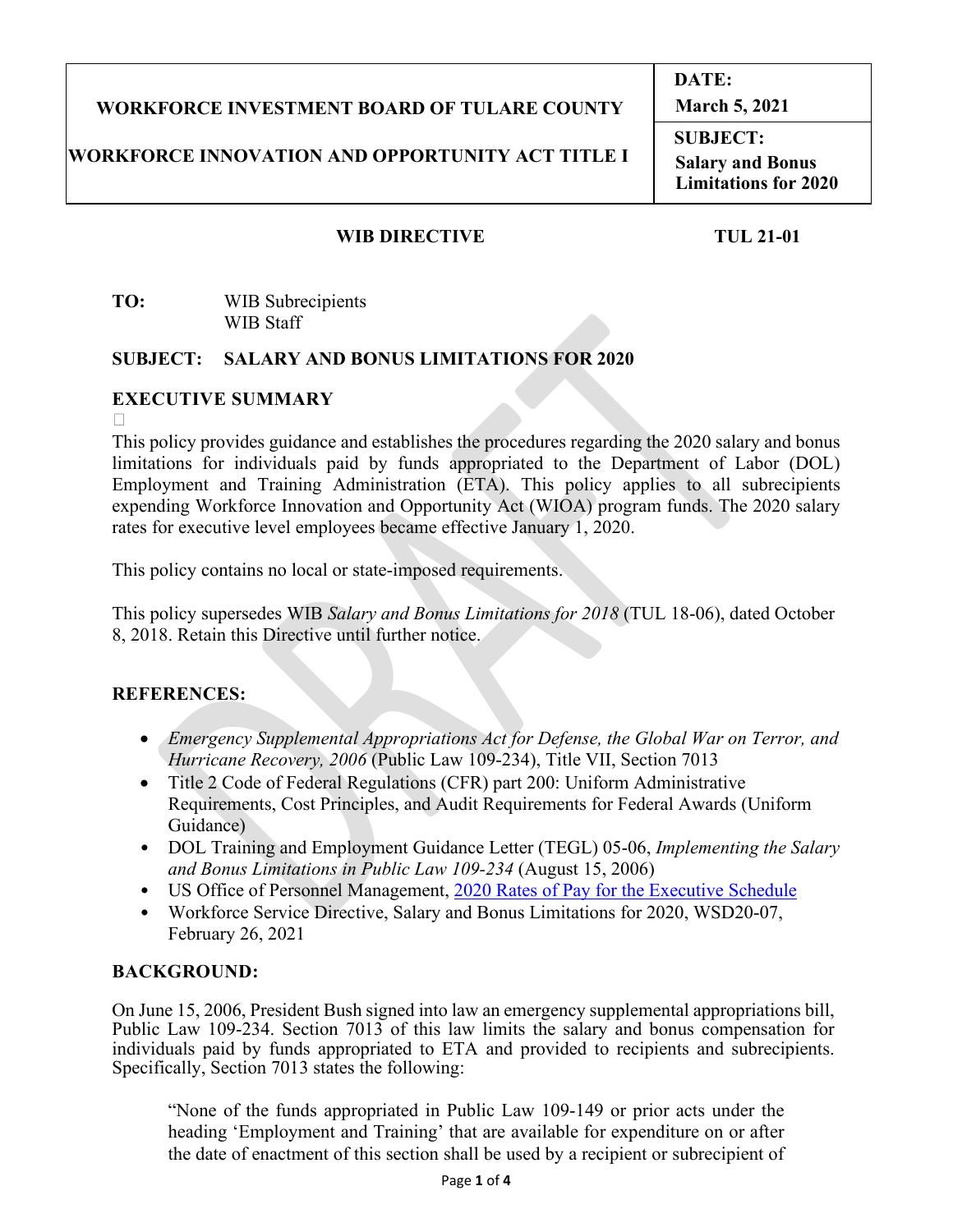such funds to pay the salary and bonuses of an individual, either as direct costs or indirect costs, at a rate in excess of Executive Level II, except as provided for under Section 101 of Public Law 109-149. This limit shall not apply to vendors providing goods and services as defined in the Office of Management and Budget Circular A-133\*. Where States are recipients of such funds, States may establish a lower limit for salaries and bonuses of those receiving salaries and bonuses from subrecipients of such funds, taking into account factors including the relative cost of living in the State, the compensation levels for comparable State or local government employees, and the size of the organization that administers federal programs involved including Employment and Training Administration programs." As a result of this law, the ETA issued TEGL 05-06 on August 15, 2006. This TEGL discusses the limitations on salary and bonus payments that can be made with funds appropriated to the ETA. Specifically, this TEGL provides information on programs affected by this provision, effective dates, and funding cycles, covered individuals and transactions, application of the limitation, and related grant and contract modifications.

\*Note, the OMB Circular A-133 referred to above was replaced by the Uniform Guidance.

### **POLICY AND PROCEDURES:**

Public Law 109-234 sets the limit on salary and bonus compensation for individuals paid by funds appropriated to ETA at a rate equivalent to no more than Executive Level II. A salary table providing this rate is listed on the [Pay and Leave](https://www.opm.gov/policy-data-oversight/pay-leave/salaries-wages/2020/executive-senior-level) webpage of the Federal Office of Personnel Management's website. These levels are adjusted annually.

Effective January 1, 2020, the salary and bonus limit is set to \$197,300. It should be noted that these limitations do not apply to benefits that are not salary and bonuses. For example, fringe benefits, insurance premiums, or pension plans paid by a subrecipient are not included in this calculation. Per DOL's ETA Region 6 Office, the salary and bonus limit applies to both the gross amount of salary and bonus, and to the rate at which the salary is paid. As a result, for individuals who do not work full time on ETA funded projects or who are only employed part-time or part of the year, the salary and bonus limit will be prorated based on the amount of time the individual is dedicated to the ETA funded grant. The following are examples provided by DOL ETA Region 6 to illustrate how the limitations are calculated based on salary and bonus levels, as well as the rate at which they are paid:

#### **Example 1**

An Executive Director's W-2 for 2020 includes \$150,000 of gross compensation. The Executive Director worked part- time (.50 Full-Time Equivalent [FTE]) all year. One hundred percent of the Executive Director's salary costs benefited ETA-funded programs.

| 2020 Salary and Bonus Limit                                                                                                   | \$197,300 |
|-------------------------------------------------------------------------------------------------------------------------------|-----------|
| Salary eligible for the salary and bonus limit<br>.50 FTE x 100% of salary = $50\%$<br>(Calculation: $$197,300 \times 50\%$ ) | \$98,650  |
| Total gross compensation                                                                                                      | \$150,000 |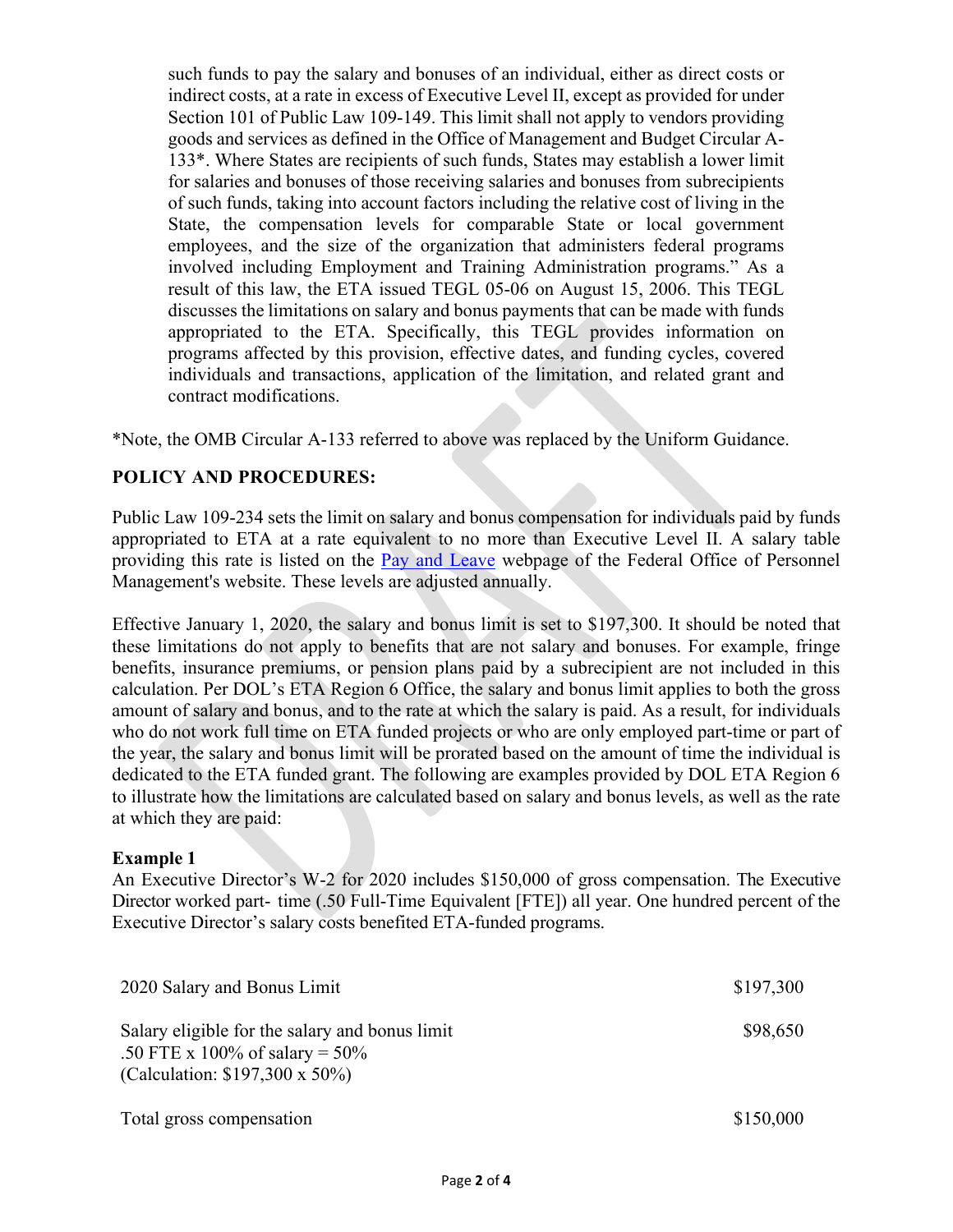Salary in excess of the salary and bonus limit (Calculation: \$150,000 - \$98,650)

In this scenario, the Executive Director's salary is eligible for 50 percent of the annual salary and bonus limit (.50 FTE x 100% of his salary benefited ETA-funded programs). Therefore, \$98,650  $($197,300 \times 50\% = $98,650)$  of the salary may be paid using ETA appropriated funds or other federal funds. The remaining  $$51,350$  ( $$150,000 - $98,650 = $51,350$ ) of the salary is in excess of the allowable 2020 salary and bonus limit and must therefore be paid using non-federal funds.

### **Example 2**

An Executive Director's W-2 for 2020 includes \$150,000 of gross compensation. The Executive Director worked part- time (.50 FTE) all year. Seventy percent of the Executive Director's salary costs benefited ETA-funded programs.

| 2020 Salary and Bonus Limit                                                                                         | \$197,300 |
|---------------------------------------------------------------------------------------------------------------------|-----------|
| Salary eligible for the salary and bonus limit<br>.50 FTE x 70% of salary = $35%$<br>(Calculation: \$197,300 x 35%) | \$69,055  |
| Total gross compensation                                                                                            | \$150,000 |
| Salary costs benefitting ETA-funded programs<br>(Calculation: \$150,000 x 70%)                                      | \$105,000 |
| Salary in excess of the salary and bonus limit<br>(Calculation: \$105,000 - \$69,055)                               | \$35,945  |

In this scenario, the Executive Director's salary is eligible for 35 percent of the annual salary and bonus limit (.50 FTE x 70% of his salary benefited ETA-funded programs). Therefore, \$69,055  $($197,300 \times 35\% = $69,055)$  of the salary may be paid using ETA appropriated funds or other federal funds. Since only 70 percent of the Executive Director's salary costs benefited ETA-funded programs, the remaining amount of \$35,945 (\$150,000 x  $70\% = $105,000 - $69,055 = $35,945$ ), which is in excess of the allowable 2020 salary and bonus limit, must be paid using non-federal funds.

### **Example 3**

An Executive Director's W-2 for 2020 includes \$200,000 of gross compensation. The Executive worked full time all year. Forty percent of the Executive Director's salary costs benefited ETAfunded programs.

| 2020 Salary and Bonus Limit                                                              | \$197,300 |
|------------------------------------------------------------------------------------------|-----------|
| Salary eligible for the salary and bonus limit<br>(Calculation: $$197,300 \times 40\%$ ) | \$78,920  |
| Total gross compensation                                                                 | \$200,000 |

\$51,350